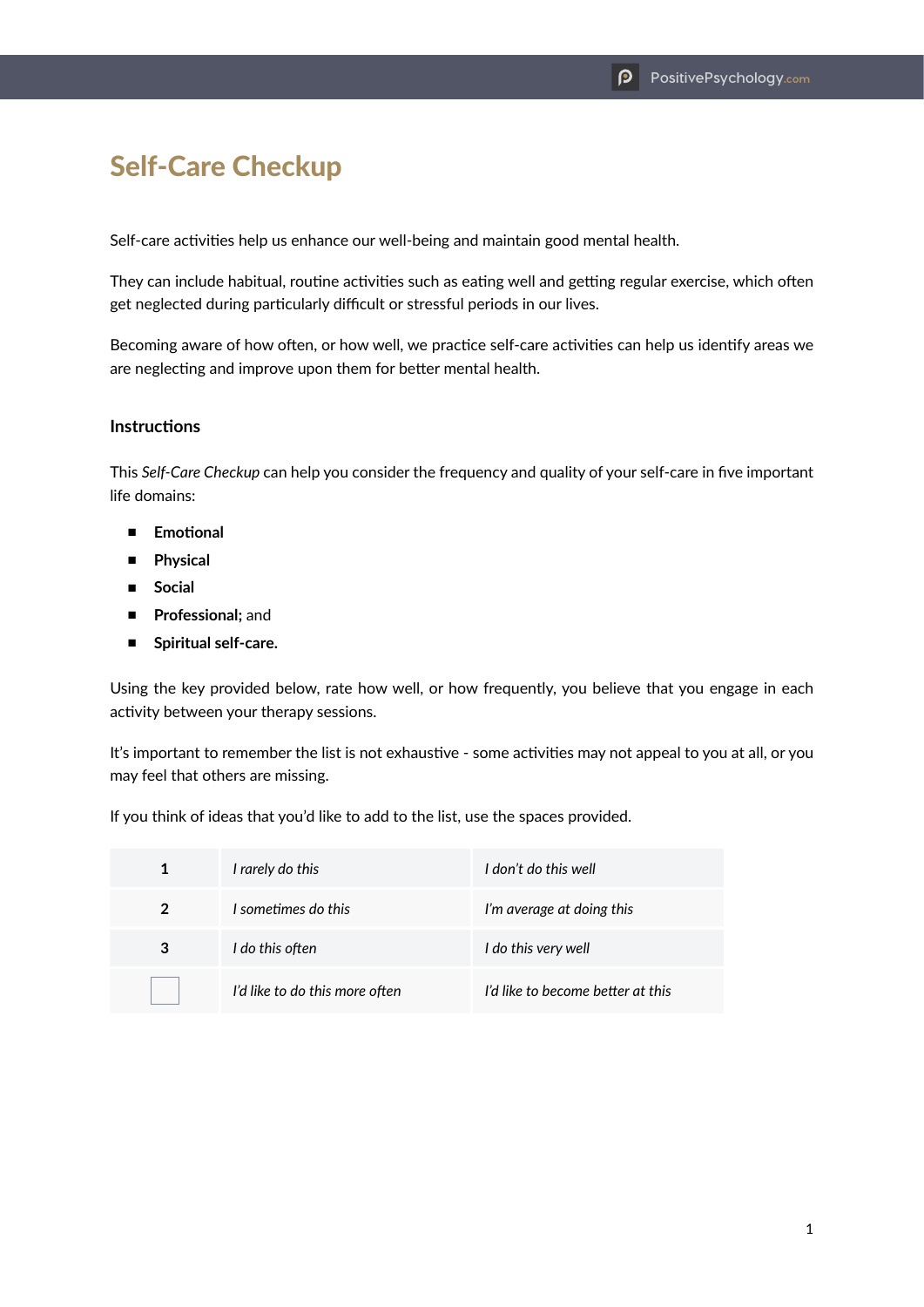|              | <b>Emotional Self-Care</b> |              |  |                                                                             |  |
|--------------|----------------------------|--------------|--|-----------------------------------------------------------------------------|--|
| $\mathbf{1}$ | $\overline{2}$             | $\mathbf{3}$ |  | Enjoying hobbies                                                            |  |
| 1            | $\overline{2}$             | 3            |  | 'Unplugging' from technology<br>(e.g. email, social media)                  |  |
| $\mathbf{1}$ | $\overline{2}$             | 3            |  | Expressing emotions and feelings<br>(e.g. talking, journaling)              |  |
| 1            | $\overline{2}$             | 3            |  | Appreciating own talents,<br>accomplishments, and strengths                 |  |
| 1            | $\overline{2}$             | 3            |  | Taking days off/rest days from<br>responsibilities                          |  |
| $\mathbf{1}$ | $\overline{2}$             | 3            |  | Learning about or exploring new things<br>(e.g. hobbies, foreign languages) |  |
| 1            | $\overline{2}$             | 3            |  | Practicing self-nurturing activities<br>(e.g. long bath, gentle walk)       |  |
|              | $\overline{2}$             | 3            |  | Laughing about things                                                       |  |
|              | $\overline{2}$             | 3            |  | Taking a holiday, escape, or mini-break                                     |  |
|              | $\overline{2}$             | -3           |  | General emotional self-care                                                 |  |
| 1            | $\overline{2}$             | 3            |  |                                                                             |  |

| <b>Physical Self-Care</b> |                   |              |                                                                      |
|---------------------------|-------------------|--------------|----------------------------------------------------------------------|
|                           | $1\quad 2\quad 3$ |              | Attending health upkeep appointments<br>(e.g. dental or GP checkups) |
| $\mathbf 1$               | 2 <sub>3</sub>    |              | Resting when unwell                                                  |
|                           | 2 <sub>3</sub>    |              | Drinking enough water                                                |
| 1                         | $\overline{2}$    | $\mathbf{3}$ | Getting sufficient sleep                                             |
|                           | $1\quad 2$        | 3            | Enjoying group exercise<br>(e.g. gym classes, hobbies)               |
| $\mathbf 1$               | 2 <sub>3</sub>    |              | Eating regular meals                                                 |
| 1                         | 2 <sub>3</sub>    |              | Exercising out of doors                                              |
| 1                         | 2 <sub>3</sub>    |              | Maintaining good hygiene                                             |
| 1                         | 2 <sub>3</sub>    |              | Eating a healthy diet                                                |
|                           | $\overline{2}$    | $\mathbf{3}$ | General physical self-care                                           |
|                           | $\mathfrak{p}$    | 3            |                                                                      |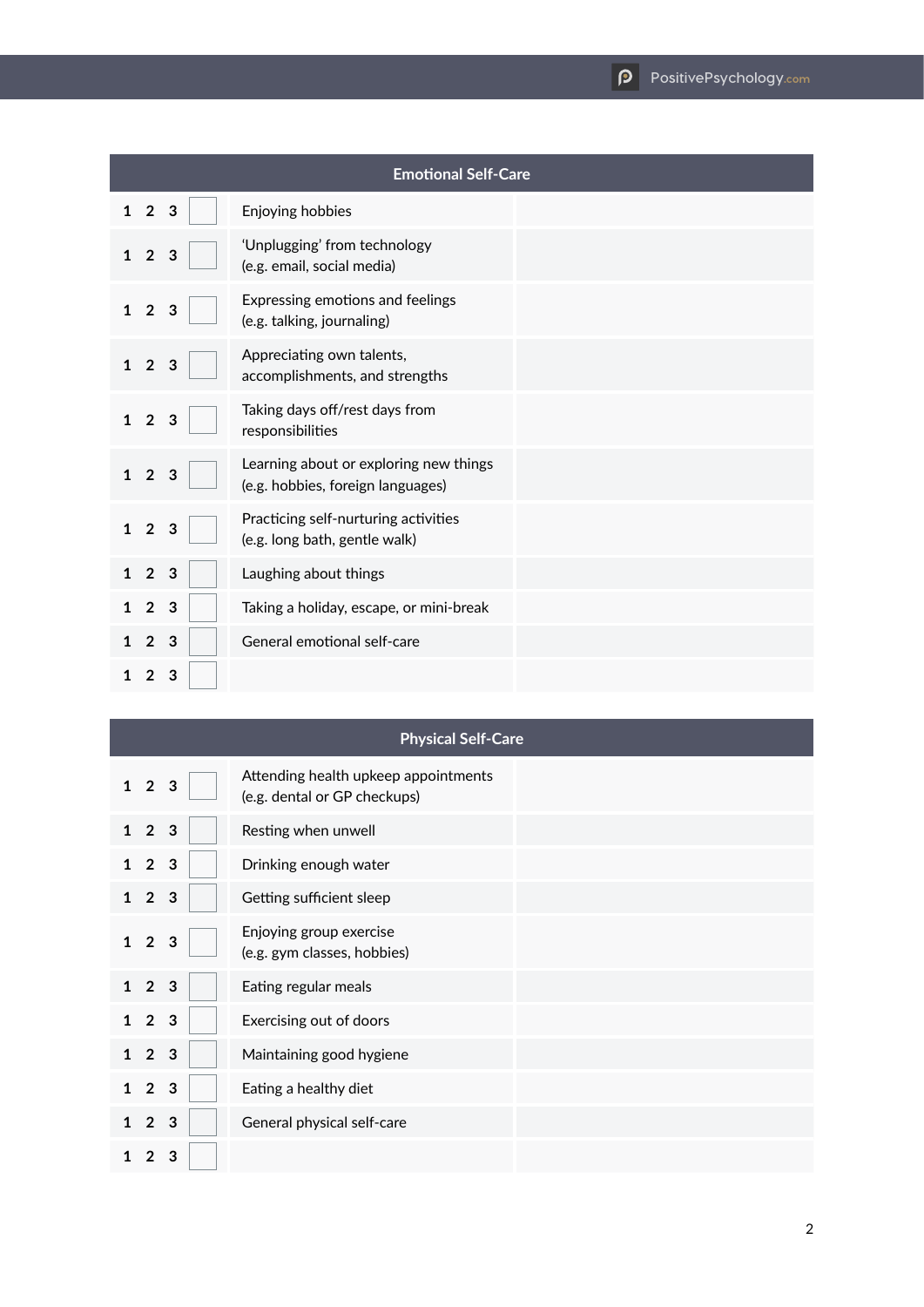| <b>Social Self-Care</b>             |                                                                       |  |  |
|-------------------------------------|-----------------------------------------------------------------------|--|--|
| $\mathbf{1}$<br>$\overline{2}$<br>3 | Making time for friends or family                                     |  |  |
| $\overline{2}$<br>3<br>$\mathbf{1}$ | Staying in contact with distant<br>connections (e.g. Skype, Facetime) |  |  |
| $\overline{2}$<br>3<br>$\mathbf{1}$ | Engaging in mentally stimulating<br>discussions                       |  |  |
| 2 <sub>3</sub>                      | Being intimate/romantic with partner                                  |  |  |
| $\overline{2}$<br>3                 | Asking for help when you require it                                   |  |  |
| $1\quad2$<br>3                      | Doing fun activities with others/<br>enjoyable group activities       |  |  |
| $\overline{2}$<br>3<br>1            | Spending quiet private time with<br>partner                           |  |  |
| $\overline{2}$<br>3                 | Making new friends/talking to new<br>people                           |  |  |
| $\overline{2}$<br>3                 | Overall social self-care                                              |  |  |
| 3                                   |                                                                       |  |  |

| <b>Professional Self-Care</b>       |                                                            |  |  |
|-------------------------------------|------------------------------------------------------------|--|--|
| $\mathbf 1$<br>$\overline{2}$<br>3  | Seeking support when it's required at<br>work              |  |  |
| $\mathbf{1}$<br>$\overline{2}$<br>3 | Maintaining a comfortable or pleasant<br>work environment  |  |  |
| $\overline{2}$<br>3                 | Socializing or bonding with co-workers                     |  |  |
| $\overline{2}$<br>$\mathbf{3}$      | Balancing work and leisure activities                      |  |  |
| $\overline{2}$<br>$\mathbf{1}$<br>3 | Accepting stimulating/interesting new<br>tasks or projects |  |  |
| $\overline{2}$<br>3<br>1            | Taking lunch breaks/regular work breaks                    |  |  |
| $\overline{2}$<br>$\mathbf{1}$<br>3 | Turning down unnecessary/<br>unreasonable tasks            |  |  |
| $\overline{2}$<br>$\mathbf{1}$<br>3 | Pursuing further professional<br>development opportunities |  |  |
| $\overline{2}$<br>3<br>1            | Seeking recognition/promotion/reward<br>where deserved     |  |  |
| 3<br>$\mathbf{2}$                   | General professional self-care                             |  |  |
| з                                   |                                                            |  |  |